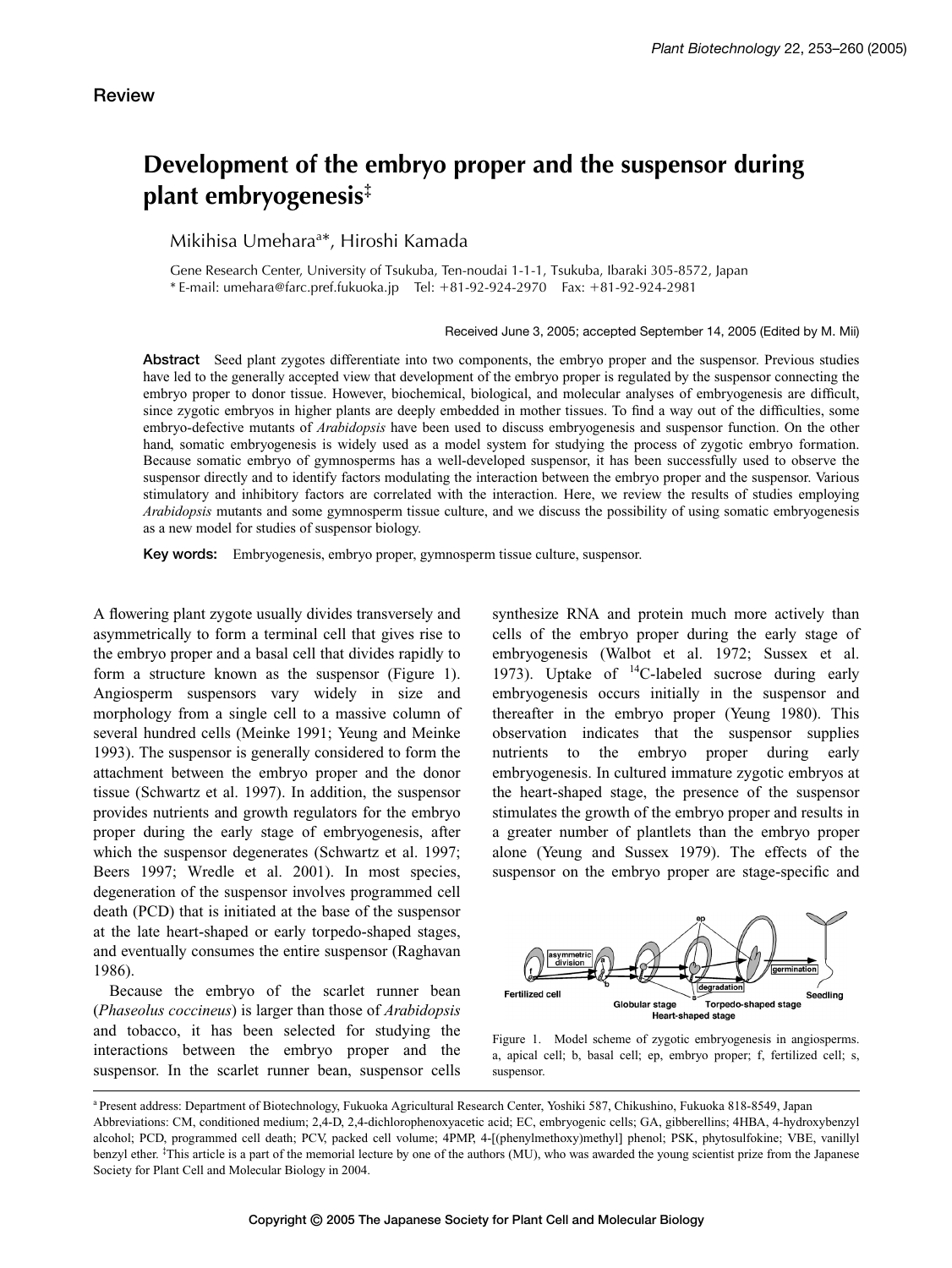are negligible when the embryo proper reaches the torpedo-shaped stage.

In the heart-shaped embryo stage, the activity of gibberellin (GA) in the suspensor is much higher than that in the embryo proper (Alpi et al. 1975). When zygotic embryos from which the suspensors had been surgically removed were treated with GA, development of the embryo proper was enhanced (Yeung and Sussex 1979). GA also plays a role in the embryogenesis of *Tropaeolum* and *Cytisus* (Picciarelli et al. 1984, 1991). In microspore-derived embryos of *Brassica napus*, GA affects the development of the embryo axis (Hays et al. 2002). GA supplied by the suspensor to the embryo proper may be an important factor required for normal embryogenesis.

Two mRNA transcripts, G564 and G541, accumulate specifically within the suspensor of globular-stage embryos of the scarlet runner bean (Weterings et al. 2001). Investigation of the expression and localization of these mRNAs suggests that the apical and basal cells are specified at the molecular level after division of the zygote.

Although the scarlet runner bean is one of the most useful tools to investigate the interaction between the embryo proper and the suspensor, several reports have used other plant species (Schwartz et al. 1997; Ciaviatta et al. 2001; Umehara et al. 2004b). In this review, we summarize recent works on some important factors affecting the development of the embryo proper and the suspensor during early embryogenesis in *Arabidopsis* mutants and during somatic embryogenesis in gymnosperms. In addition, we refer to some of our own researches on somatic embryogenesis in Japanese larch (*Larix leptolepis* Gordon).

#### **Auxin transport between the embryo proper and the suspensor**

Auxin is one of the key signaling molecules in the interaction between the embryo proper and the suspensor. It has been proposed to modulate polarization (formation of the apical-basal axis) during early embryogenesis. *Brassica juncea* embryos treated with anti-auxin or an inhibitor of auxin transport during early embryogenesis lose polarity and develop abnormally shaped cotyledons and hypocotyls (Liu et al. 1993; Hadfi et al. 1998). In *Arabidopsis*, the *pin-formed* (*pin*) mutant has been isolated as a mutant of flower phenotype characterized by diminished polar auxin transport (Okada et al. 1991). This phenotype can be mimicked by chemical inhibition of polar auxin transport. The *AtPIN1* gene, which may be expressed as a transmembrane component of the auxin efflux carrier, has been isolated as a causal gene for inducing this phenotype (Gälweiler et al. 1998).

The activity of the synthetic auxin-responsive promoter *DR5* has been used to visualize the spatial pattern of the auxin response, which indirectly reflects the distribution of auxin (Ulmasov et al. 1997; Savatini et al. 1999). By measuring this activity, the role of PIN3 and PIN4 in auxin transport has been characterized (Friml et al. 2002a, 2002b). Recently, Friml et al. (2003) investigated auxin distribution using a reporter gene, *DR5rev::GFP*, to monitor the auxin response and to examine the expression and localization of the *AtPIN* family of genes. During early embryogenesis (at the twocell stage), PIN1 is located in border membranes between cells of the embryo proper, and auxin is provided to the embryo proper by the suspensor via PIN7. After the 32-cell stage, auxin is synthesized within the apical region of the embryo proper. It is accumulated within the hypophysis via PIN1, PIN3, and PIN4, and is transported to suspensor cells via PIN7. In the early stage of embryogenesis, auxin accumulates in the embryo proper and triggers apical pole specification. In later stage embryos, the direction of auxin transport reverses, and its accumulation within the hypophysis triggers root pole specification.

# **Genetic analysis of the interactions between the embryo proper and the suspensor using** *Arabidopsis thaliana* **mutants**

In the 1990s, several laboratories used a genetic approach to investigate suspensor development in *Arabidopsis thaliana* by isolating and characterizing recessive mutants exhibiting abnormal suspensor development. The mutants were classified into two categories, (a) *suspensor* (*sus*1, 2) and *raspberry* (*rsy*1, 2), in which the embryo proper possesses an enlarged suspensor and exhibits aberrant development (Schwartz et al. 1994; Yadegari et al. 1994), and (b) *twin* (*twn*1, 2), in which viable secondary embryos arise from suspensor cells (Vernon and Meinke 1994). The presence of these mutants suggests that there is two-way communication between the embryo proper and the suspensor during the early stage of embryo development (Figure 2; Schwartz et al. 1997). In this communication system, the suspensor is considered to support the development of the embryo proper by providing nutrients and growth regulators. Since the suspensor also has a high embryogenic potential, a negative regulatory signal from the embryo proper is required to repress the embryogenic pathway in suspensor cells. Therefore, detailed investigations of the interactions between these two types of tissue are indispensable for elucidating the mechanism of embryogenesis.

Genes that regulate suspensor development have been recently isolated in some mutants of *Arabidopsis*, and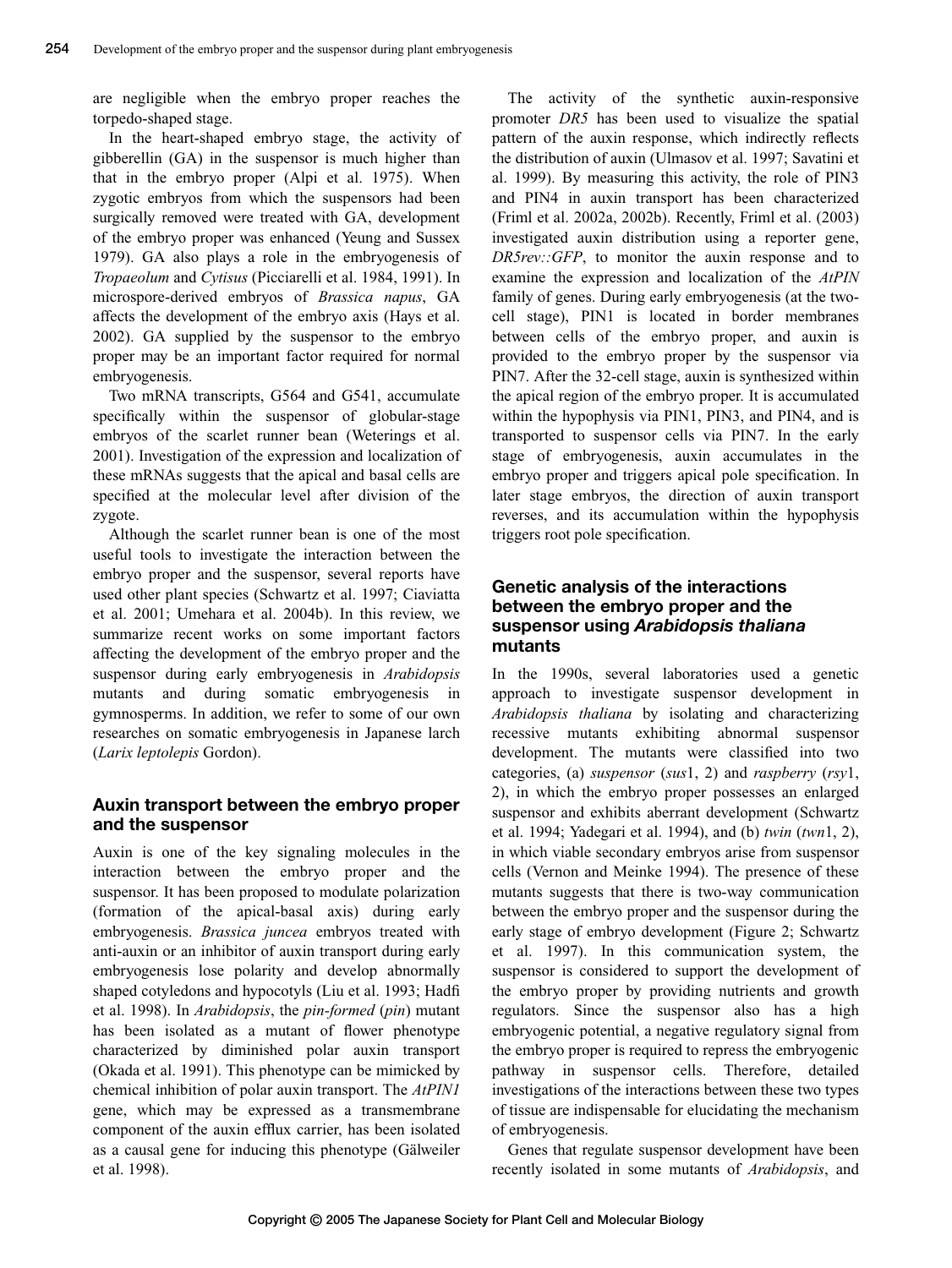the functions of these genes have been characterized. Specifically, *twn2* has been characterized as follows: the phenotype is caused by a unique regulatory mutation that eliminates the expression of an essential varyl-tRNA synthetase gene within the embryo proper, but not within the suspensor (Zhang and Somerville 1997). Consequently, the embryo proper in the *twn2* mutant degenerates at an early stage, whereas suspensor cells initiate embryonic development and eventually form one or more embryos. Another mutant *twn1* shows the phenotype with defects both in the suspensor and in the cotyledons. Therefore, this causal gene functions not only for maintaining suspensor identity but also for regulating organogenesis in the apex of the embryonic shoot in the late developmental stage of embryo (Vernon et al. 2001).

The *raspberry* mutant *rsy3* shows abnormality in the embryo proper and is arrested in the globular embryo stage of development. *RSY3* encodes a novel protein that is localized in chloroplasts, and it has been suggested that RSY3 protein is required for chloroplast differentiation and embryonic development (Apuya et al. 2002). However, the direct factors produced by the embryo proper to suppress the embryogenic potential of suspensor cells have not been identified in this mutant.

### **A new model system to investigate the suspensor function during embryogenesis: somatic embryogenesis of conifers**

Fertilization and the subsequent development of zygotic embryos occur deep inside both the endosperm and maternal tissue (West and Harada 1993). Because the physical inaccessibility of zygotic embryos makes biochemical and molecular analyses of zygotic embryogenesis difficult, little is known about early events of embryogenesis. However, somatic cells that have embryogenic potential can be used to produce morphologically and developmentally normal mature plants. The process of plantlet induction from somatic cells is called somatic embryogenesis, in which development of somatic embryos closely resembles to that of zygotic embryos. In addition, the spatial and temporal aspects of the programs of gene expression and the accumulation of storage proteins appear to be similar in somatic and zygotic embryos (Borkird et al. 1988; Kiyosue et al. 1992, 1993; Wurtele et al. 1993; Zimmerman 1993).

However, it is difficult to study the interaction between the embryo proper and the suspensor in angiosperms, because somatic embryos of flowering plants do not develop suspensors (Ciaviatta et al. 2001). In contrast to angiosperms, some conifers form well-developed suspensors in *in vitro* embryogenic cultures. Therefore, conifer embryogenic culture should be a useful system



Figure 2. Two-way communication between the embryo proper and the suspensor during early stage of embryogenesis (based on Schwartz et al. 1997). The suspensor provides nutrients and growth regulators to the embryo proper. Conversely, the embryo releases negative regulators that suppress the embryonic potential of suspensor cells, thereby maintaining suspensor cell identity. ep, embryo proper; s, suspensor.

for studying suspensor biology.

For example, embryogenic culture of gymnosperm was efficiently used to clarify the nature of suspensorspecific gene expression. Ciaviatta et al. (2001) identified a transcript of *PtNIP1;1*, encoding an aquaglyceroporin expressed in early stage zygotic and somatic embryogenesis of loblolly pine (*Pinus taeda* L.). More importantly, this transcript appears to be expressed preferentially within the suspensor. The *PtNIP1;1* promoter has been cloned from loblolly pine, fused to a  $\beta$ -glucuronidase (GUS) reporter gene and used to investigate localization of the expression (Ciaviatta et al. 2002). GUS activity has also been investigated in Norway spruce (*Picea abies* L.) somatic embryos for which a transformation system had been established. This GUS assay has revealed that the *PtNIP1;1* promoter drives early embryogenesis-specific and suspensorspecific gene expression.

The embryogenic culture was also used to clarify the mechanism involved in PCD of the suspensor that occurs in not only in angiosperms but also gymnosperms. Although PCD proceeds only at the distal end of the suspensor in normal somatic embryos of Norway spruce, the actin depolymerization drug latrunculin B prevents normal embryogenesis and results in PCD within the embryo proper (Smertenko et al. 2003). These results suggest that the establishment of actin networks is a vital component of the PCD pathway.

Recently, the biology of the suspensor has been studied using somatic embryos of gymnosperms such as above. It has the possibility that substances regulating the development of the embryo proper or the suspensor (see Figure 2) may be released into culture medium.

# **Stimulatory factors that modulate somatic embryogenesis**

Somatic embryogenesis depends on several modulatory substances, some of which accumulate in culture medium (conditioned medium, CM). From CM of *Asparagus officinalis* L., Matsubayashi and Sakagami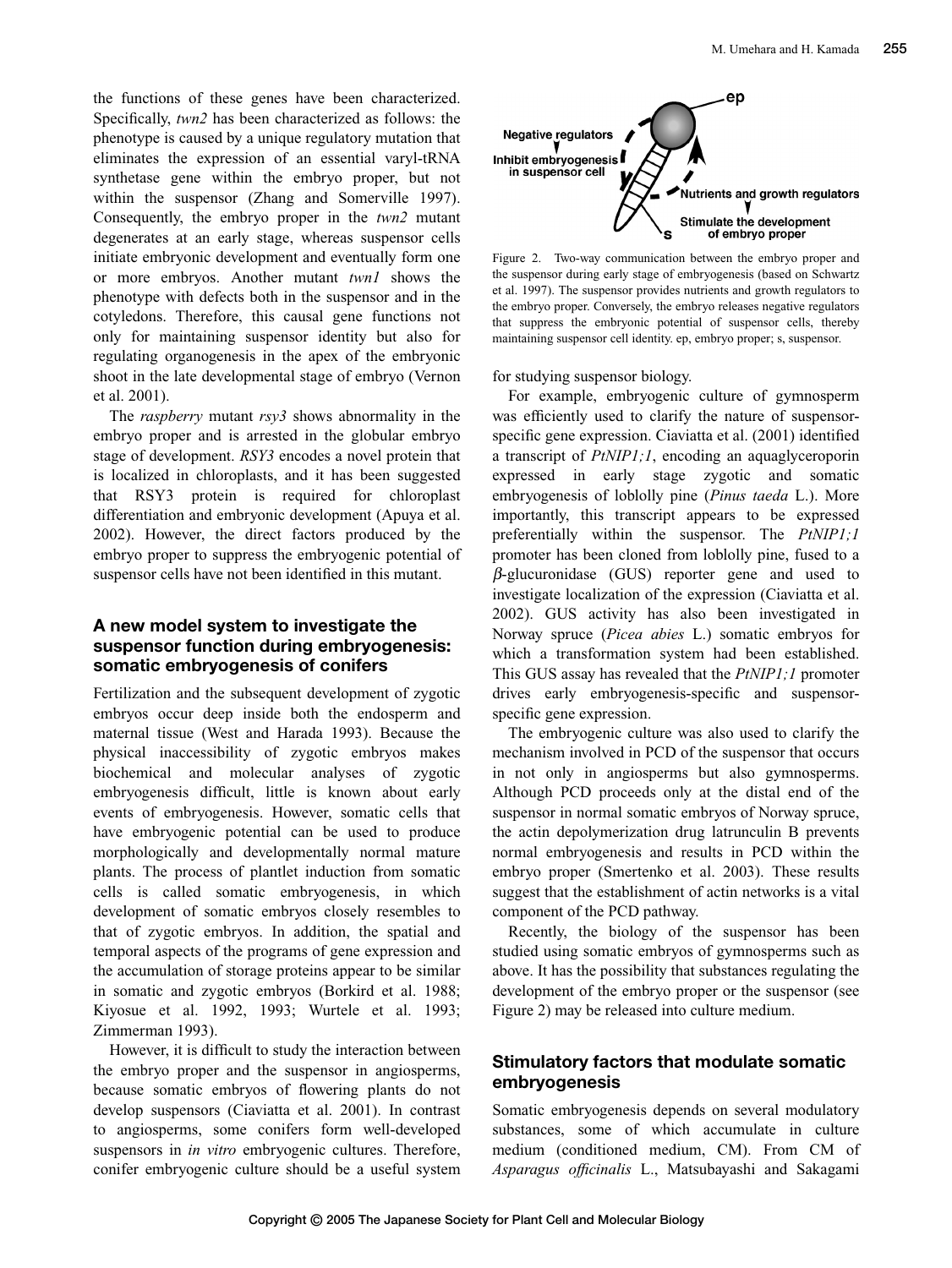(1996) isolated phytosulfokine- $\alpha$  (PSK), the sulfated pentapeptide  $H-Tyr(SO<sub>3</sub>H)$ -Ile-Tyr(SO<sub>3</sub>H)-Thr-Gln-OH, that stimulates mitogenic activity in mesophyll cells of *Asparagus*. The effects of PSK on cell division and morphogenesis have also been examined in various species of angiosperms, including *Oryza sativa*, *Arabidopsis thaliana*, *Zinnia elegans*, and asparagus (Matsubayashi et al. 1997, 1999b; Yang et al. 2001). PSK has been detected in CM of cultures of several plant species using an antibody that specifically recognizes PSK (Matsubayashi et al. 1999a; Hanai et al. 2000; Chen et al. 2000; Eun et al. 2003). Since the general characteristics and effects of PSK have been reviewed elsewhere (Yang et al. 2000; Matsubayashi et al. 2001), only the effect of PSK during embryogenesis is mentioned here.

In carrot, exogenously applied PSK stimulates somatic embryogenesis by activating cell division of embryogenic cells (EC; Kobayahsi et al. 1999a). CM derived from carrot somatic embryo culture markedly stimulates somatic embryo formation, and the active substance within this CM has been purified and identified as PSK (Hanai et al. 2000). The concentration of PSK in this culture was 3.3 nM. In gymnosperms, somatic embryogenesis in *Cryptomeria japonica* is stimulated by PSK (Igasaki et al. 2003), and PSK precursor gene has been identified in *C. japonica* (Igasaki et al. 2003). In an attempt to characterize the role of PSK in gymnosperm embryogenesis, we examined the effects of PSK on somatic embryogenesis of Japanese larch using the culture system established by Ogita et al. (1997, 1999), which is relatively straightforward to induce somatic embryos (comprising the embryo proper and the suspensor), and plantlets can be regenerated readily (Figure 3). In this species, the optimum cell density for induction of somatic embryos is 0.5 ml packed cell volume (PCV)  $1^{-1}$ . Substantially fewer somatic embryos form in cultures with a low cell density  $(0.05 \text{ ml } PCV 1^{-1}$ ; Umehara et al. 2004a). The addition of PSK stimulates somatic embryogenesis, particularly the development of the suspensor region, in low-celldensity culture (Umehara et al. 2005b). Furthermore, the fact that PSK-treated embryos that lack the own suspensor can regenerate the suspensor and continue to develop is further evidence of the stimulatory role of PSK (Umehara et al. 2005b). In contrast, PSK does not stimulate somatic embryogenesis at optimum cell density,  $0.5$  ml PCV  $1^{-1}$ , although it markedly increases the total number of cells in both 0.05 and 0.5 ml PCV  $1^{-1}$ culture. These results indicate that inhibitory factors for somatic embryogenesis accumulate in high-cell-density culture. Because the concentration of PSK in CM from suspension culture at the optimum density for embryo formation (measured using a competitive enzyme-linked immunosorbent assay) was very low (less than 1 nM), it



Figure 3. Suspension culture of Japanese larch (*Larix leptolepis* Gordon). (A) Embryogenic cells induced from immature zygotic embryos. (B) A somatic embryo. ep, embryo proper; s, suspensor. (C) A plant regenerated from a somatic embryo. Black bars and white bar indicate 500  $\mu$ m and 1 mm, respectively.

is possible that an inhibitory conditioning factor(s) produced by EC may compete with PSK, or may neutralize the stimulatory effects of PSK. Therefore, the effects of such inhibitory factors should be taken into account when using PSK as a growth regulator in tissue cultures. Factors that inhibit somatic embryogenesis in Japanese larch are described in the next section.

We suspect that PSK stimulates the vacuolation of cells in the basal region of embryos proper and causes elongation of the suspensors. Because suspensor cells do not exhibit cell division, it is likely that PSK stimulates the differentiation of cytoplasmically dense cells into vacuolated suspensor cells within the embryo proper (Umehara et al. 2005b). PSK generally activates cell division (Mastubayashi and Sakagami 1996;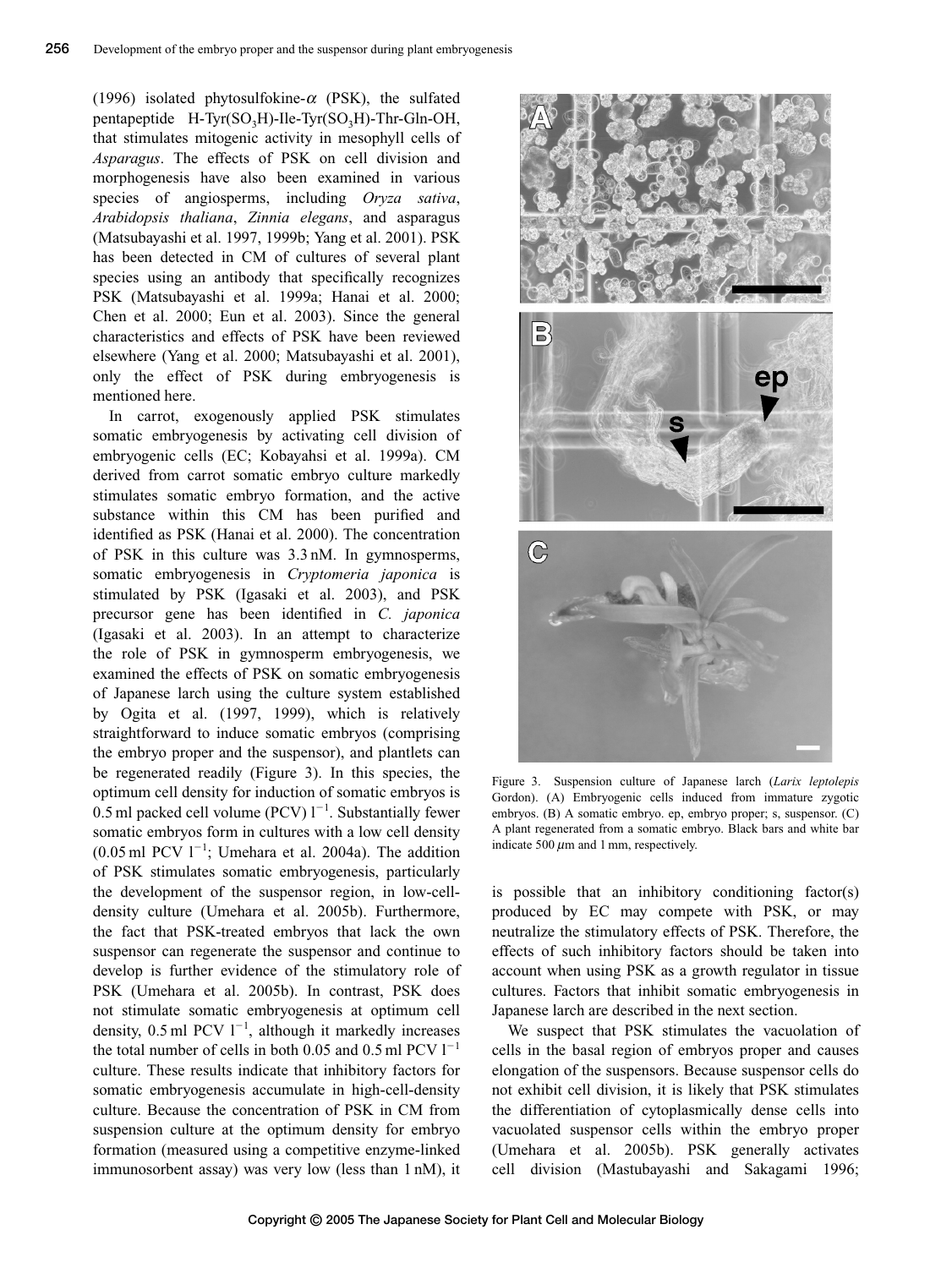Matsubayashi et al. 1997; Yang et al. 2001). In carrot, somatic embryogenesis is stimulated by the activation of cell division during embryogenesis when EC is treated with PSK (Kobayashi et al. 1999a). However, in Japanese larch, PSK affects not only cell division but also cell differentiation and cell fate i.e. development of suspensor. Therefore, the effects of PSK on somatic embryogenesis differ in high- and low-cell density cultures.

Furthermore, the presence of auxin and cytokinin is required to produce PSK in *Asparagus*, and each of auxin, cytokinin and PSK is required to start cell division in low-cell-density culture (Matsubayashi et al. 1999a). In carrot, PSK requires auxin to stimulate cell proliferation (Eun et al. 2003). These results indicate that the production and the expression of biological activity of PSK are closely correlated with the signal transduction pathway mediated by auxin and cytokinin. Therefore, it will be necessary to investigate the production and the behavior of PSK in auxin transport between embryo proper and suspensor.

# **Inhibitory factors that modulate somatic embryogenesis**

In carrot, auxin, especially 2,4-dichlorophenoxyacetic acid (2,4-D), is one of the most important factors in somatic embryogenesis (Bellincampi and Morpurgo 1989). When explants are cultured in medium containing 2,4-D, EC are induced and proliferate (Kamada and Harada 1979). After transfer of EC to medium without 2,4-D, somatic embryos form. Therefore, for induction of somatic embryos, EC should be cultured in the absence of 2,4-D. Because cultured cells produce inhibitory factors of somatic embryogenesis endogenously, the efficiency of somatic embryogenesis can be improved by adding activated charcoal, which absorbs inhibitory factors, to the culture medium. In carrot, various phenolic compounds are accumulated in culture medium when charcoal is not present (Fridborg et al. 1978). For this reason, phenolic compounds have long been thought to inhibit somatic embryogenesis in carrot.

In carrot, somatic embryogenesis is strongly inhibited at high-cell-density culture by the release from cells into the medium of inhibitory factors, even in auxin-free medium (Higashi et al. 1998). An inhibitory factor isolated from the medium was firstly characterized as a 4-hydroxybenzyl alcohol (4HBA; Kobayashi et al. 2000a). 4HBA accumulated rapidly in the medium and specifically inhibits rapid cell division during the early globular stage of somatic embryogenesis (Kobayashi et al. 1999b, 2000b, 2001). While 4HBA inhibits embryogenesis in carrot, this factor does not inhibit somatic embryogenesis in several other species including Japanese larch (data not shown). These facts suggest that inhibitory factors may vary among species.

Therefore, it is necessary to use more suitable materials in order to investigate inhibitory factors on the interaction between the embryo proper and the suspensor. In some conifers, somatic embryogenesis is strongly inhibited when cell density is high (Ogita et al. 2000). Using the somatic embryogenesis system of Japanese larch, we studied the role of inhibitory factors. Some conditioning factors suppress somatic embryogenesis in Japanese larch by blocking the development of the suspensor under high-cell-density conditions (Umehara et al. 2004a). No inhibitory factors have been isolated from this species, although several synthetic and natural compounds have been isolated from carrot somatic embryos (Fridborg et al. 1978; LoSciavo et al. 1986; Baldan et al. 1995; Capitano et al. 1997; Kobayashi et al. 2000a). We purified and chemically characterized a novel inhibitory conditioning factor, vanillyl benzyl ether (VBE), from the embryogenic culture medium of this species (Umehara et al. 2005a). VBE was accumulated at high concentrations (greater than  $10^{-5}$  M) in high-cell density cultures. Exogenously applied VBE inhibited somatic embryogenesis, especially suspensor development, but this effect was smaller than that of the addition of original CM from high-cell-density culture. Therefore, VBE is a main inhibitory conditioning factor that regulates suspensor development, but other inhibitory factors remain to be discovered. To search the secondary inhibitory factor, somatic embryos were induced in the medium containing each of the other HPLC fractions with  $1 \times 10^{-5}$  M of VBE. As a result, inhibitory effect of a fraction with VBE was much stronger than that of VBE alone. The secondary inhibitory factor involved in this fraction was chemically characterized as 4- [(phenylmethoxy)methyl] phenol (4PMP), which had a similar chemical structure to VBE (Umehara et al. 2005c). Inhibitory effect of 4PMP with VBE was comparable to the addition of CM from high-cell-density culture. In the future, it is necessary to investigate unknown effective concentration and amounts in the medium of 4PMP, and examine effects of combination with PSK or VBE.

#### **Perspectives**

Based on the studies described above, we propose the following hypothesis on the physiological role of PSK, VBE and 4PMP during zygotic embryogenesis in Japanese larch (Figure 4). In gymnosperms, the suspensor has a role to provide nutrients and growth regulators modulating embryonic development as postulated previously for angiosperm embryogenesis (Figure 2). However, apical cells, which are unique to gymnosperms, are considered to promote the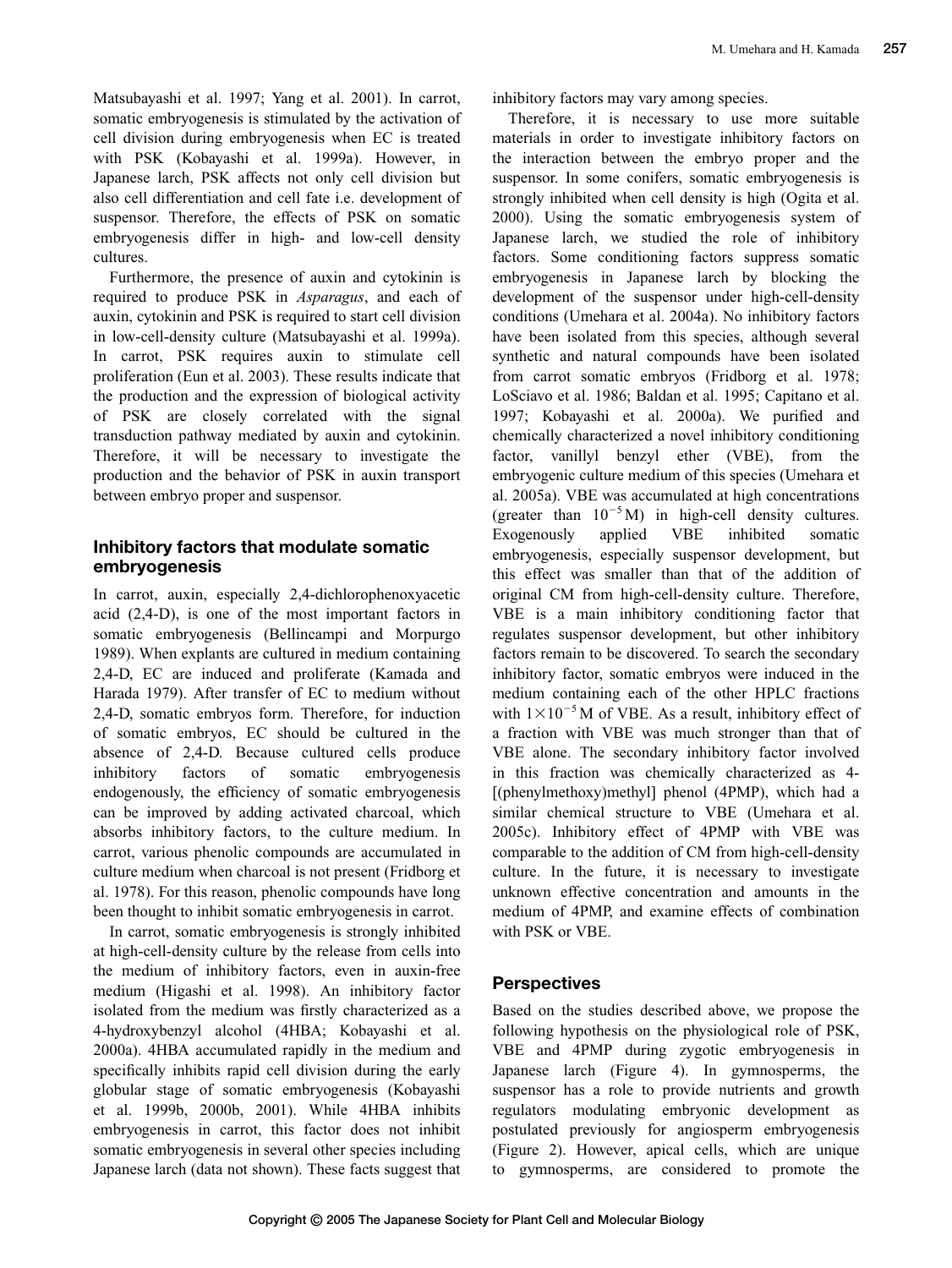

Figure 4. Hypothetical model of the roles of vanillyl benzyl ether (VBE) and phytosulfokine- $\alpha$  (PSK) during zygotic embryogenesis in Japanese larch (*Larix leptolepis* Gordon).

development of both the embryo proper and the suspensor through the production of PSK. While the mitotic activity of the cells that comprise the embryo proper is enhanced by PSK during embryogenesis, production of benzyl ether compounds such as VBE and 4PMP in the embryo proper increases gradually, and they accumulated in the seed during the later stages of embryogenesis suppresses the development of the suspensor and finally causes its degradation. It is unknown whether VBE and 4PMP affects PCD in the suspensor cells as Norway spruce, but the degradation of the well-developed suspensor will provide a space for development and maturation of the embryo proper. Substances such as PSK, VBE and 4PMP may control the length of suspensor and determine the position of the embryo within the seed. However, no information is available on the production of these substances during zygotic embryo formation in Japanese larch. Consequently, it will be necessary to investigate such changes in zygotic embryos to fully understand embryogenesis in gymnosperms.

The function of the suspensor has been recently discussed within the framework of gymnosperm culture systems (Ciaviatta et al. 2001, 2002; Umehara et al. 2005a, 2005b). We attempted to study the biology of the suspensor using the somatic embryogenesis model system of Japanese larch. There are several common physiological traits among angiosperms and gymnosperms. In the future, the availability of gymnosperm culture systems, in which somatic embryos exhibit a well-developed suspensor, should facilitate the elucidation of the general role of the suspensor in embryogenesis of higher plants.

#### **Acknowledgments**

We thank Dr. S. Ogita, Toyama Prefectural University, and Prof. H. Sasamoto, Yokohama National University, for critical advises on this report, and Drs. S. Yoshida, T. Asami, S. Fujioka, and H. Koshino, RIKEN for the determination of a chemical structure of vanillyl benzyl ether, and Prof. Y. Sakagami and Dr. Y.

Matsubayashi, Nagoya University, for the kind supply of PSK. This report was supported, in part, by a Grant-in-Aid from the Research for the Future Program of the Japan Society for the Promotion of Science (JSPS-RFTF00L01601).

#### **References**

- Alpi A, Tognoni F, D'Amato F (1975) Growth regulator levels in embryo and suspensor of *Phaseolus coccineus* at two stages of development. *Planta* 127: 153–162
- Apuya NR, Yadegari R, Fischer RL, Harada JJ, Goldberg RB (2002) *RASPBERRY3* gene encodes a novel protein important for embryo development. *Plant Physiol* 129: 691–705
- Baldan B, Frattini C, Guzzo F, Branca C, Terzi M, Mariani P, LoSchiavo F (1995) A stage-specific block is produced in carrot somatic embryos by 1,2-benzisoxazole-3-acetic acid. *Plant Sci* 108: 85–92
- Beers EP (1997) Programmed cell death during plant growth and development. *Cell Death Differ* 4: 649–661
- Bellincampi D, Morpurgo G (1989) Evidence for the presence of a second conditioning factor in plant cell cultures. *Plant Sci* 65: 125–130
- Borkird C, Choi JH, Jin Z, Franz G, Hatzopoulos P, Chorneau R, Bonas U, Pelegri F, Sung ZR (1988) Developmental regulation of embryogenic genes in plants. *Proc Natl Acad Sci USA* 85: 6399–6403
- Capitano G, Baldan B., Filippini F, Terzi M, LoSchiavo F, Mariani P (1997) Morphogenetic effects of Brefeldin A on embryogenic cell cultures of *Daucus carota* L. *Planta* 203: 121–128
- Chen Y, Matsubayashi Y, Sakagami Y (2000) Peptide growth factor phyotosulfokine- $\alpha$ , contributes to the pollen population effect. *Planta* 211: 752–755
- Ciavatta VT, Morillon R, Pullman GS, Chrispeels MJ, Cairney J (2001) An aquaglyceroporin is abundantly expressed early in the development of the suspensor and the embryo proper of loblolly pine. *Plant Physiol* 127: 1556–1567
- Ciavatta VT, Egertsdotter U, Clapham D, von Arnold S, Cairney J (2002) A promoter from the loblolly pine *PtNIP1;1* gene directs expression in an early-embryogenesis and suspensor-specific fashion. *Planta* 215: 694–698
- Eun C, Ko S, Matsubayashi Y, Sakagami Y, Kamada H (2003) Phytosulfokine- $\alpha$  requires auxin to stimulate carrot nonembryogenic cell proliferation. *Plant Physiol Biochem* 41: 447–452
- Fridborg G, Pedersén M, Landström L, Eriksson T (1978) The effect of activated charcoal on tissue cultures: adsorption of metabolites inhibiting morphogenesis. *Physiol Plant* 43: 104–106
- Friml J, Benková E, Blilou I, Wisniewska J, Hamann T, Ljung K, Woody S, Sandberg G, Scheres B, Jürgens G, Palme K (2002a) AtPIN4 mediates sink-driven auxin gradients and root patterning in *Arabidopsis*. *Cell* 108: 661–673
- Friml J, Wisniewska J, Benková E, Mendgen K, Palme K (2002b) Lateral relocation of auxin efflux regulator PIN3 mediates tropism in *Arabidopsis*. *Nature* 415: 806–809
- Friml J, Vieten A, Sauer M, Weijers D, Schwartz H, Hamman T, Offringa R, Jürgens G (2003) Efflux-dependent auxin gradients establish the apical-basal axis of *Arabidopsis*. *Nature* 426: 147–153
- Gälweiler L, Guan C, Müller A, Wisman E, Mendgen K, Yephremov A, Palme K (1998) Regulation of polar auxin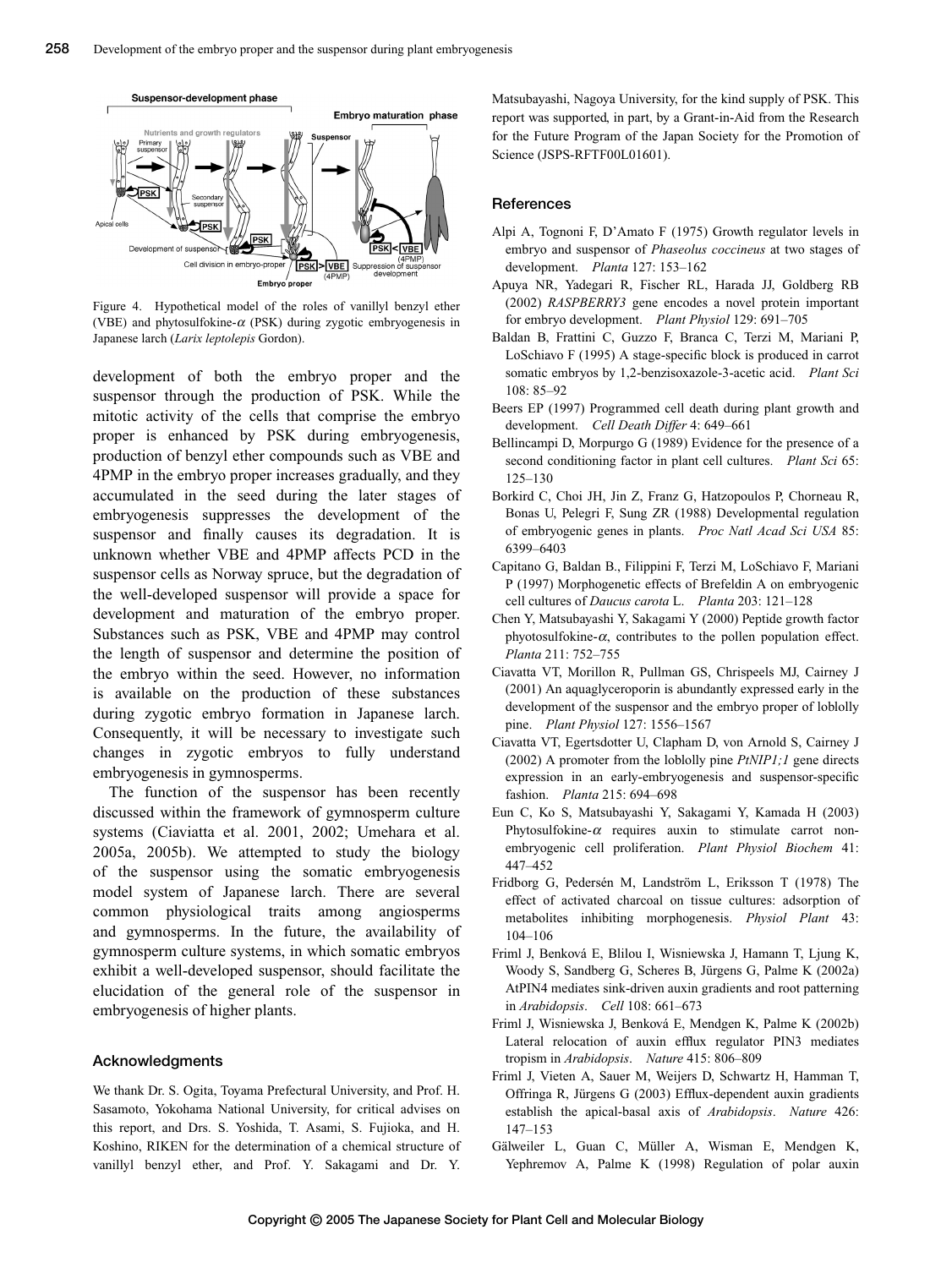transport by AtPIN1 in *Arabidopsis* vascular tissue. *Science* 282: 2226–2230

- Hadfi K, Speth V, Neuhaus G (1998) Auxin-induced developmental patterns in *Brassica juncea* embryos. *Development* 125: 879–887
- Halperin W (1967) Population density effects on embryogenesis in carrot-cell cultures. *Exp Cell Res* 48: 170–173
- Hanai H, Matsuno T, Yamamoto M, Matsubayashi Y, Kobayashi T, Kamada H, Sakagami Y (2000) A secreted peptide growth factor, Phytosulfokine, acting as a stimulatory factor of carrot somatic embryo formation. *Plant Cell Physiol* 41: 27–32
- Hays DB, Yeung EC, Pharis RP (2002) The role of gibberellins in embryo axis development. *J Exp Bot* 53: 1747–1751
- Higashi K, Daita M, Kobayashi T, Sasaki K, Harada H, Kamada H (1998) Inhibitory conditioning for carrot somatic embryogenesis in high-cell-density cultures. *Plant Cell Rep* 18: 2–6
- Igasaki T, Akashi N, Ujino-Ihara T, Matsubayashi Y, Sakagami Y, Shinohara K (2003) Phytosulfokine stimulates somatic embryogenesis in *Cryptomeria japonica*. *Plant Cell Physiol* 44: 1412–1416
- Kamada H, Harada H (1979) Studies on the organogenesis in carrot tissue cultures. II. Effects of amino acids and inorganic nitrogenous compounds on somatic embryogenesis. *Z Pflanzenphysiol* 91: 453–463
- Kiyosue T, Yamaguchi-Shinozaki K, Shinozaki K, Higashi K, Satoh S, Kamada H, Harada H (1992) Isolation and characterization of a cDNA that encodes ECP31, an embryogenic-cell protein from carrot. *Plant Mol Biol* 19: 239– 249
- Kiyosue T, Yamaguchi-Shinozaki K, Shinozaki K, Kamada H, Harada H (1993) cDNA cloning of ECP40, an embryogeniccell protein in carrot, and its expression during somatic embryogenesis. *Plant Mol Biol* 21: 1053–1068
- Kobayashi T, Eun C, Hanai H, Matsubayashi Y, Sakagami Y, Kamada H (1999a) Phytosulfokine- $\alpha$ , a peptidyl plant growth factor, stimulates somatic embryogenesis in carrot. *J Exp Bot* 50: 1123–1128
- Kobayashi T, Higashi K, Saitou T, Kamada H (1999b) Physiological properties of inhibitory conditioning factor(s), inhibitory to somatic embryogenesis, in high-density cell cultures of carrot. *Plant Sci* 144: 69–75
- Kobayashi T, Higashi K, Sasaki K, Asami T, Yoshida S, Kamada H (2000a) Purification from conditioned medium and chemical identification of a factor that inhibits somatic embryogenesis in carrot. *Plant Cell Physiol* 41: 268–273
- Kobayashi T, Higashi K, Kamada H (2000b) Inhibitory effects of *p*-hydroxybenzyl alcohol on somatic embryogenesis in carrot cell cultures. *Plant Biotechnol* 17: 87–92
- Kobayashi T, Higashi K, Kamada H (2001) 4-Hydroxybenzyl alcohol accumulates in suspension-cell cultures and inhibits somatic embryogenesis in carrot. *Physiol Plant* 112: 280–284
- Liu C, Xu Z, Chua NH (1993) Auxin polar transport is essential for the establishment of bilateral symmetry during early plant embryogenesis. *Plant Cell* 5: 621–630
- LoSciavo F, Quesada-Allue LA, Sung ZR (1986) Tunicamycin affects somatic embryogenesis but not cell proliferation of carrot. *Plant Sci* 44: 65–71
- Matsubayashi Y, Sakagami Y (1996) Phytosulfokine, sulfated peptides that induce the proliferation of single mesophyll cells of *Asparagus officinalis* L. *Proc Natl Acad Sci USA* 93: 7623– 7627
- Matsubayashi Y, Takagi L, Sakagami Y (1997) Phytosulfokine- $\alpha$ , a

sulfated pentapeptide, stimulates the proliferation of rice cells by means of specific high- and low-affinity binding sites. *Proc Natl Acad Sci USA* 94: 13357–13362

- Matsubayashi Y, Morita A, Matsunaga E, Furuya A, Hanai N, Sakagami Y (1999a) Physiological relationships between auxin, cytokinin, and a peptide growth factor, phytosulfokine- $\alpha$ , in stimulation of asparagus cell proliferation. *Planta* 207: 559– 565
- Matsubayashi Y, Takagi L, Omura N, Morita A, Sakagami Y (1999b) The endogenous sulfated pentapeptide phytosulfokine  $-\alpha$  stimulates tracheary element differentiation of isolated mesophyll cells of *Zinnia*. *Plant Physiol* 120: 1043–1048
- Matsubayashi Y, Yang H, Sakagami Y (2001) Peptide signals and their receptors in higher plants. *Trends Plant Sci* 6: 573–577
- Meinke DW (1991) Perspectives on genetic analysis of plant embryogenesis. *Plant Cell* 3: 857–866
- Ogita S, Kubo T, Fushitani M (1997) Anatomical characteristics in early embryogenesis from immature embryo of *Larix leptolepis*. *For Resources Environ* 35: 45–51
- Ogita S, Sasamoto H, Kubo T (1999) Maturation and plant recovery from embryogenic cells of Japanese larch: effect of abscisic acid in relation to their morphology. *J For Res* 4: 241– 244
- Ogita S, Sasamoto H, Kubo T (2000) Control of the development of somatic embryo of Japanese conifers by the density of embryogenic cells in liquid culture. In: Kubota C, Chun C (eds) *Transplant Production in the 21st Century*. Kluwer Academic Publishers, pp 209–214
- Okada K, Ueda J, Komaki MK, Bell CJ, Shimura Y (1991) Requirement of the auxin polar transport system in early stages of *Arabidopsis* floral bud formation. *Plant Cell* 3: 677–684
- Picciarelli P, Alpi A, Pistelli L, Scalet M (1984) Gibberellin-like activity in the suspensors of *Tropaeolum majus* L. and *Cytisus laburnum* L. *Planta* 162: 566–568
- Picciarelli P, Piaggesi A, Alpi A (1991) Gibberellins in the suspensor, embryo and endosperm of developing seeds of *Cytisus laburnum*. *Phytochemistry* 30: 1789–1792
- Raghavan V (1986) Embryogenesis in angiosperms. A developmental and experimental study. Cambridge University Press, Cambridge, UK
- Sabatini S, Beis D, Wolkenfelt H, Murfett J, Guifoyle T, Malamy J, Benfey P, Leyser O, Bechtold N, Weisbeek P, Scheres B (1999) An auxin-dependent distal organizer of pattern and polarity in the *Arabidopsis* root. *Cell* 99: 463–472
- Schwartz BW, Yeung EC, Meinke DW (1994) Disruption of morphogenesis and transformation of the suspensor in abnormal *the suspensor* mutants of *Arabidopsis*. *Development* 120: 3235–3245
- Schwartz BW, Vernon DM, Meinke DW (1997) Development of the suspensor: differentiation, communication, and programmed cell death during plant embryogenesis. In: Larkins BA, Vasil IK (eds) *Cellular and Molecular Biology of Plant Seed Development*. Kluwer Academic Publishers, pp 53–72
- Smertenko AP, Bozhkov PV, Filonova LH, von Arnold S, Hussey PJ (2003) Re-organization of the cytoskeleton during developmental programmed cell death in *Picea abies* embryos. *Plant J* 33: 813–824
- Sussex I, Clutter M, Walbot V, Brady T (1973) Biosynthetic activity of the suspensor of *Phaseolus coccineus*. *Caryologia* 25 (suppl): 261–272
- Ulmasov T, Murfett J, Hagen G, Guifoyle TJ (1997) Aux/IAA proteins repress expression of reporter genes containing natural